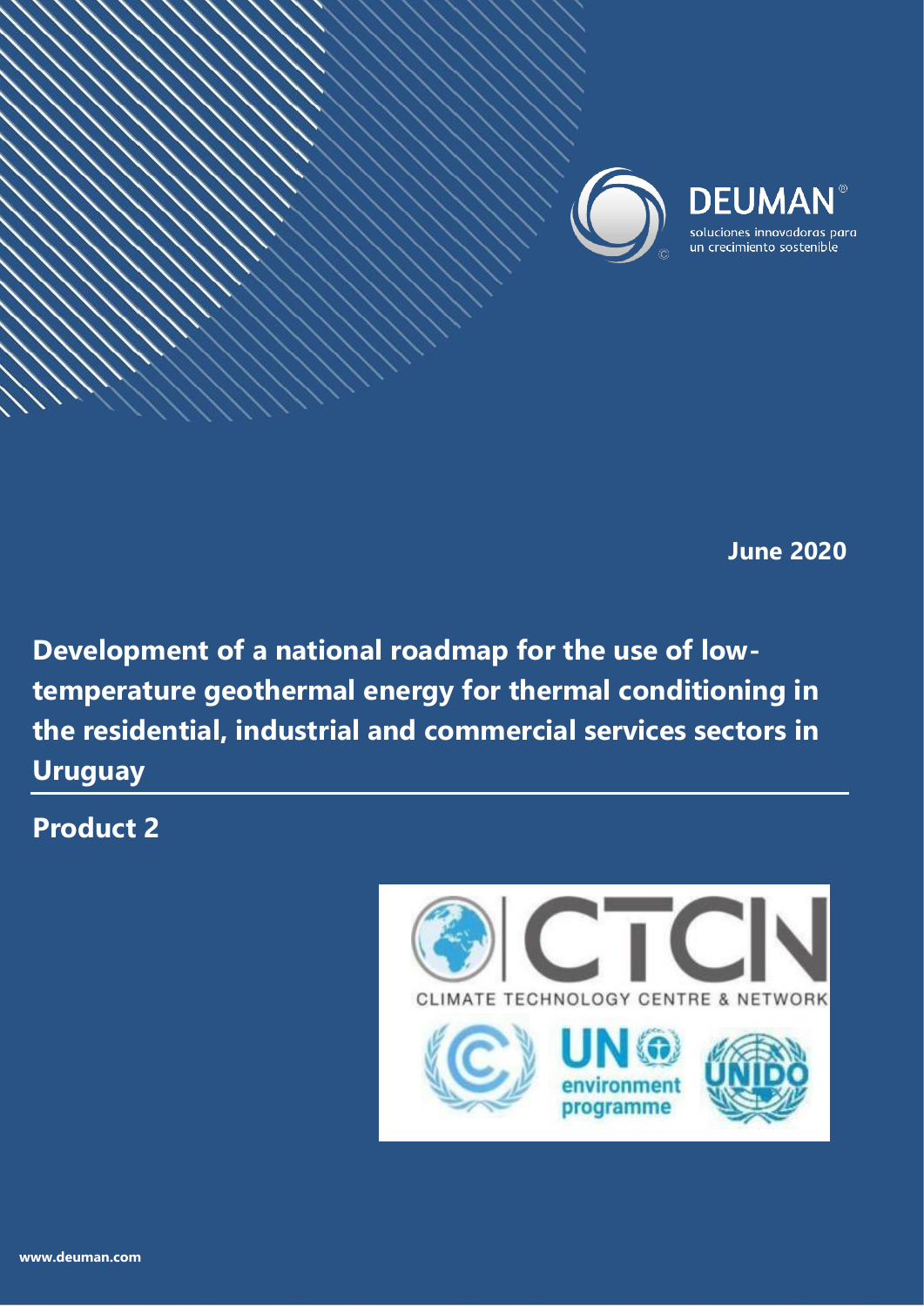Development of a national roadmap for the use of low-temperature geothermal energy for thermal conditioning in the residential, industrial and commercial services sectors

# **Contents**

# Figures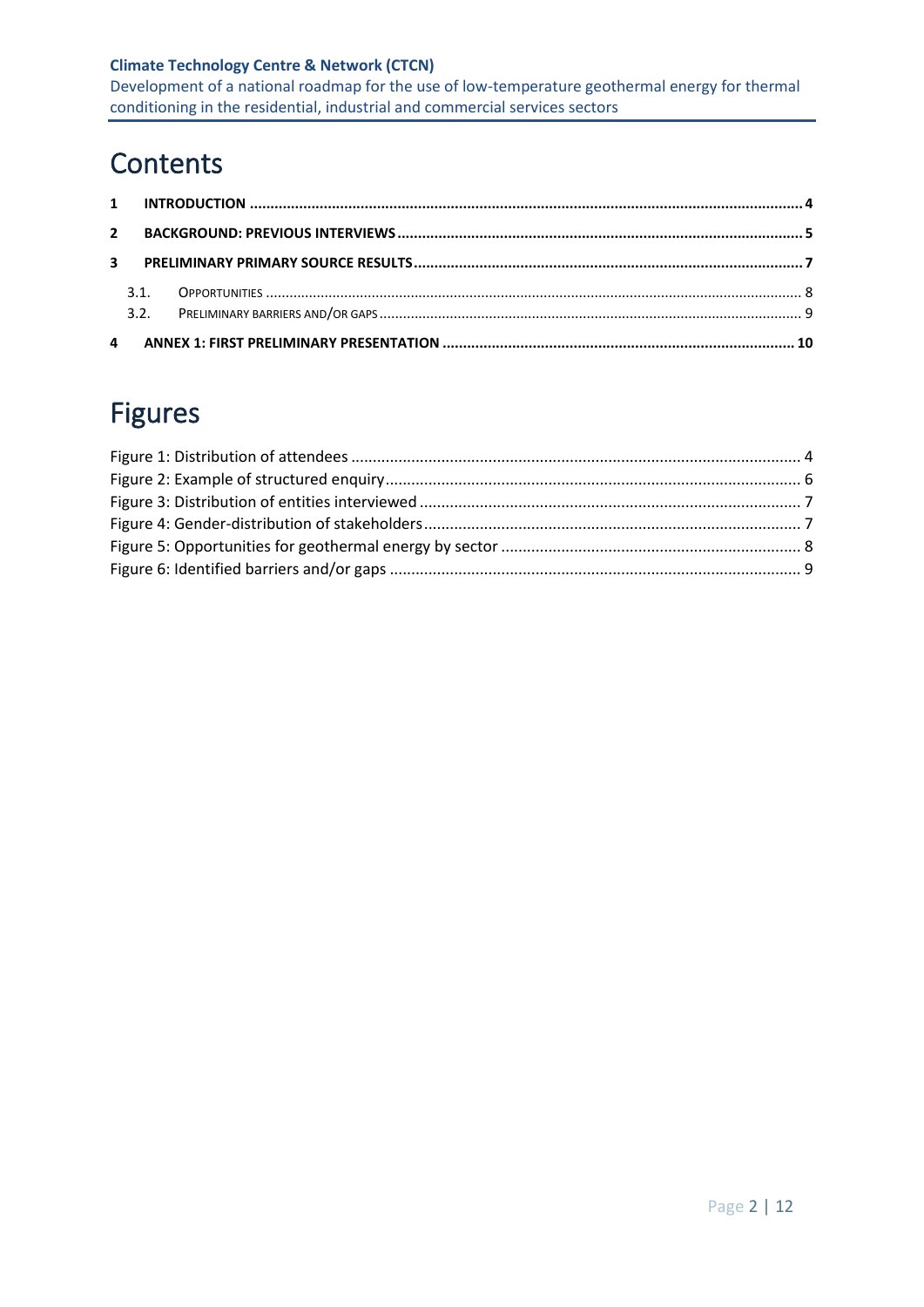Development of a national roadmap for the use of low-temperature geothermal energy for thermal conditioning in the residential, industrial and commercial services sectors



Sostenibilidad Energía<br>Cambio Climático

# **Product 2: Mapping of stakeholders in the use of low-temperature geothermal energy in Uruguay**

Deliverable 2.2

Presentation of results, report with the information gathered during the meeting and list of participants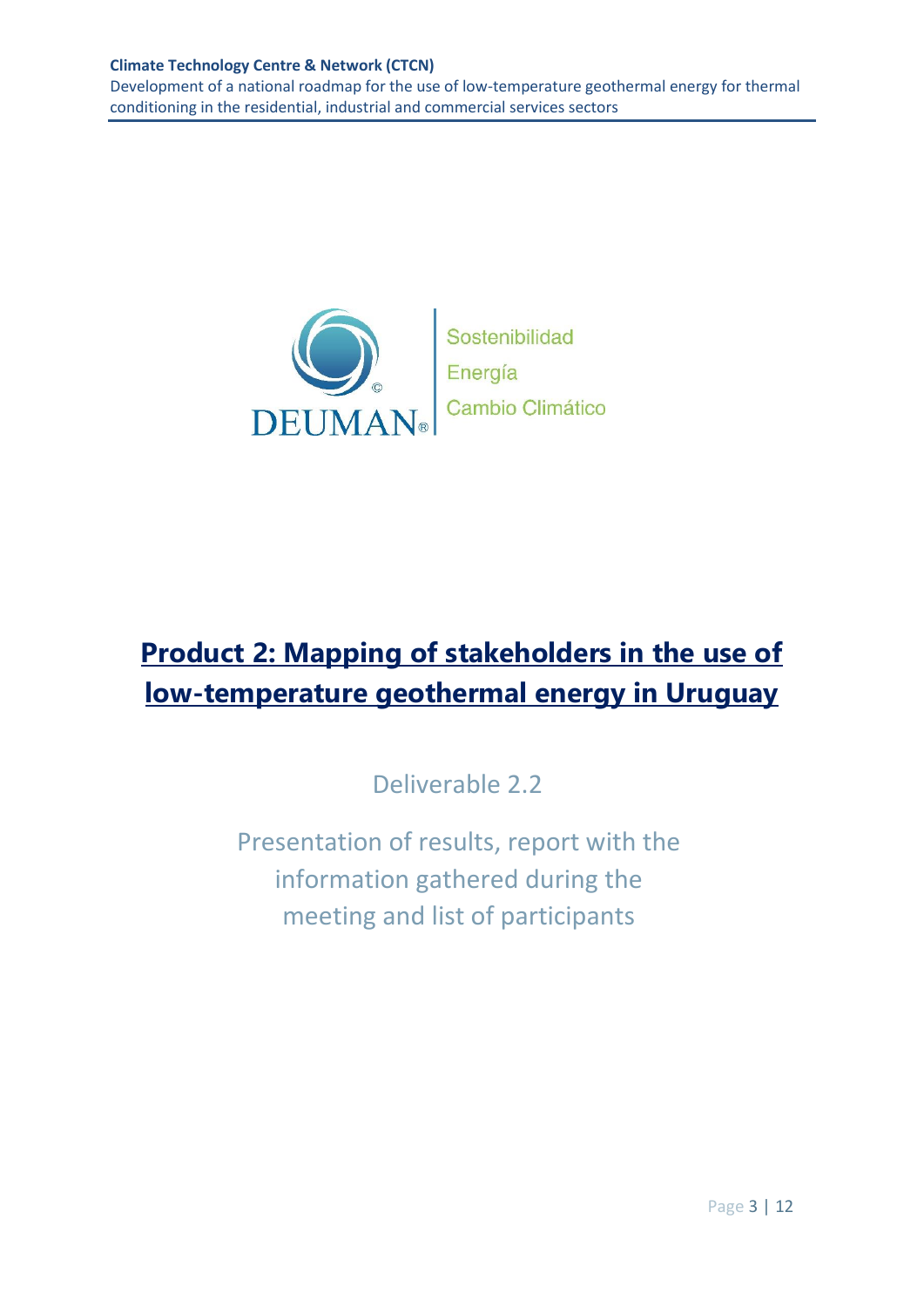Development of a national roadmap for the use of low-temperature geothermal energy for thermal conditioning in the residential, industrial and commercial services sectors

## <span id="page-3-0"></span>**1 Introduction**

This report contains the second deliverable of the second product of the Technical Assistance developed by DEUMAN for CTCN, entitled "Mapping of stakeholders in the use of low-temperature geothermal energy in Uruguay". It will present the results with the information collected during the first preliminary presentation to stakeholders, with the attendance list.

After the interviews with organizations that it was possible to contact or whose interest it was possible to raise for the first deliverable of the second product, the technical team held the event under the name of "First Meeting with Stakeholders" on 5 June at 10 am (Uruguay time).

The event was attended by 37 participants from government institutions, academia, the private sector and municipalities, as shown i[n Figure 1.](#page-3-1) The information collected was presented, creating a space for information and discussion to answer stakeholders' questions about the implementation of lowtemperature geothermal energy (See Minute No. 25).

The meeting was also attended by the Department of Climate Change of the Ministry of Environment and the National National Energy Directorate of the Ministry of Industry, Energy and Mining (MIEM).

<span id="page-3-1"></span>

**Figure 1: Distribution of attendees** 

The presentation shared the information collected in the first instance through the interviews with stakeholders and described the potential in Uruguay for non-conventional renewable energy, such as thermal energy, as detailed below.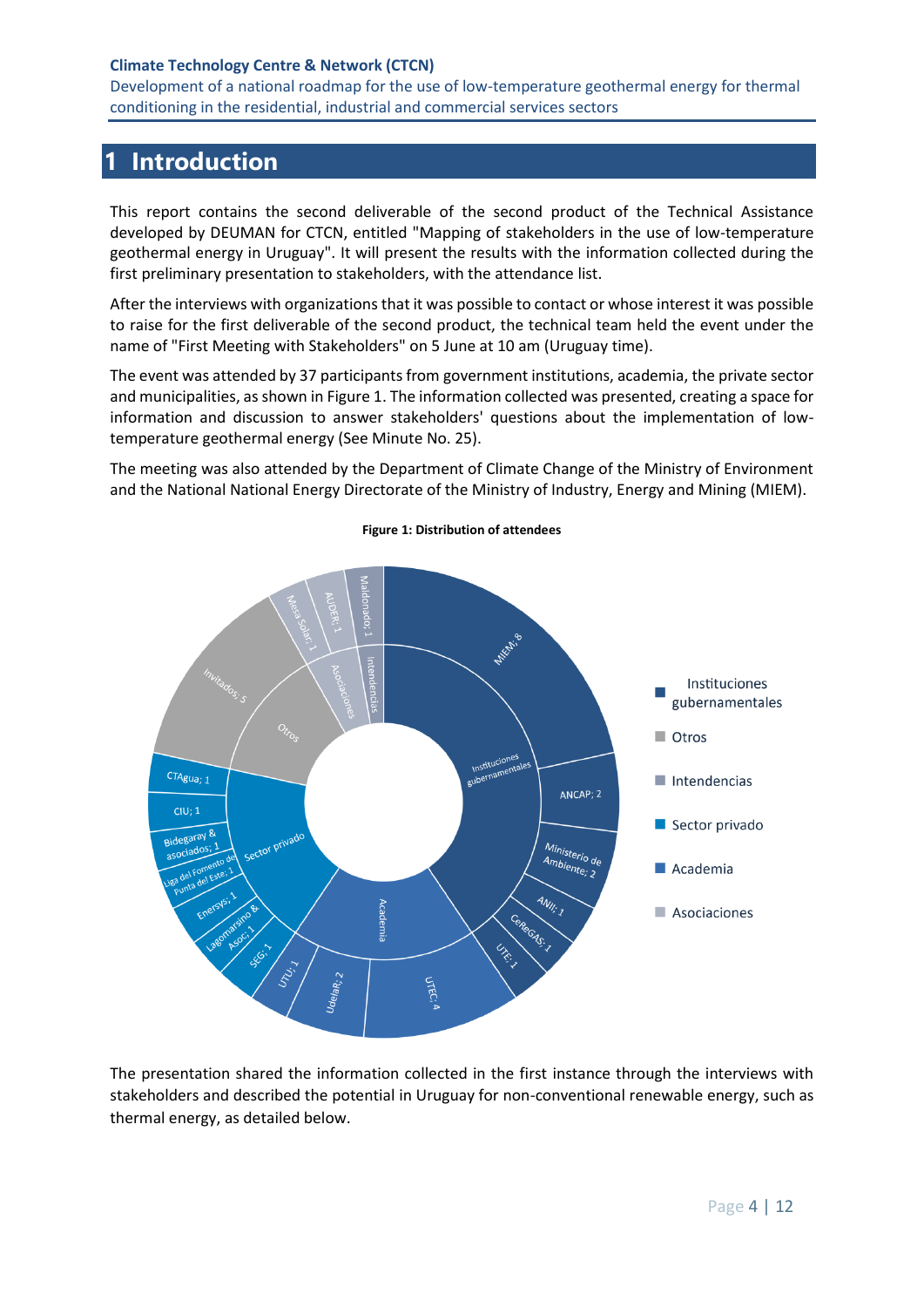## <span id="page-4-0"></span>**2 Background: previous interviews**

For the conduct of each meeting and interview with selected stakeholders under the Terms of Reference and in the judgement of the technical team, Deuman developed a number of *Structured Enquiries* containing: the content of the technical assistance presentations; the explanation of lowtemperature geothermal energy and the questions that would help to contextualize the current situation; each institution's knowledge, projects and other information; as well as legal, social and economic aspects of Uruguay.

Scheduled to last a maximum of 1 hour, the meetings were supported by a standard PowerPoint presentation that went hand in hand with the structured enquiries. As mentioned in Deliverable 1, due to the global situation caused by the pandemic, the meetings were held using video conferencing.

Although we were able to contact 66 stakeholders from the list, we were not able to secure responses from all (for various reasons). Even so, as it becomes possible to obtain a response outside the time limits set for this product, the technical team will meet with stakeholders contacted in order to continue to strengthen the technical assistance and duly map them. Future meetings will be suggested with stakeholders with whom we consider it relevant to work during products 3 and 4.

[Figure 2](#page-5-0) below presents the format of the structured enquiry developed to learn about the experience, capacity and engagement of the interviewee. It should be noted that the questions depended on the organization to be interviewed.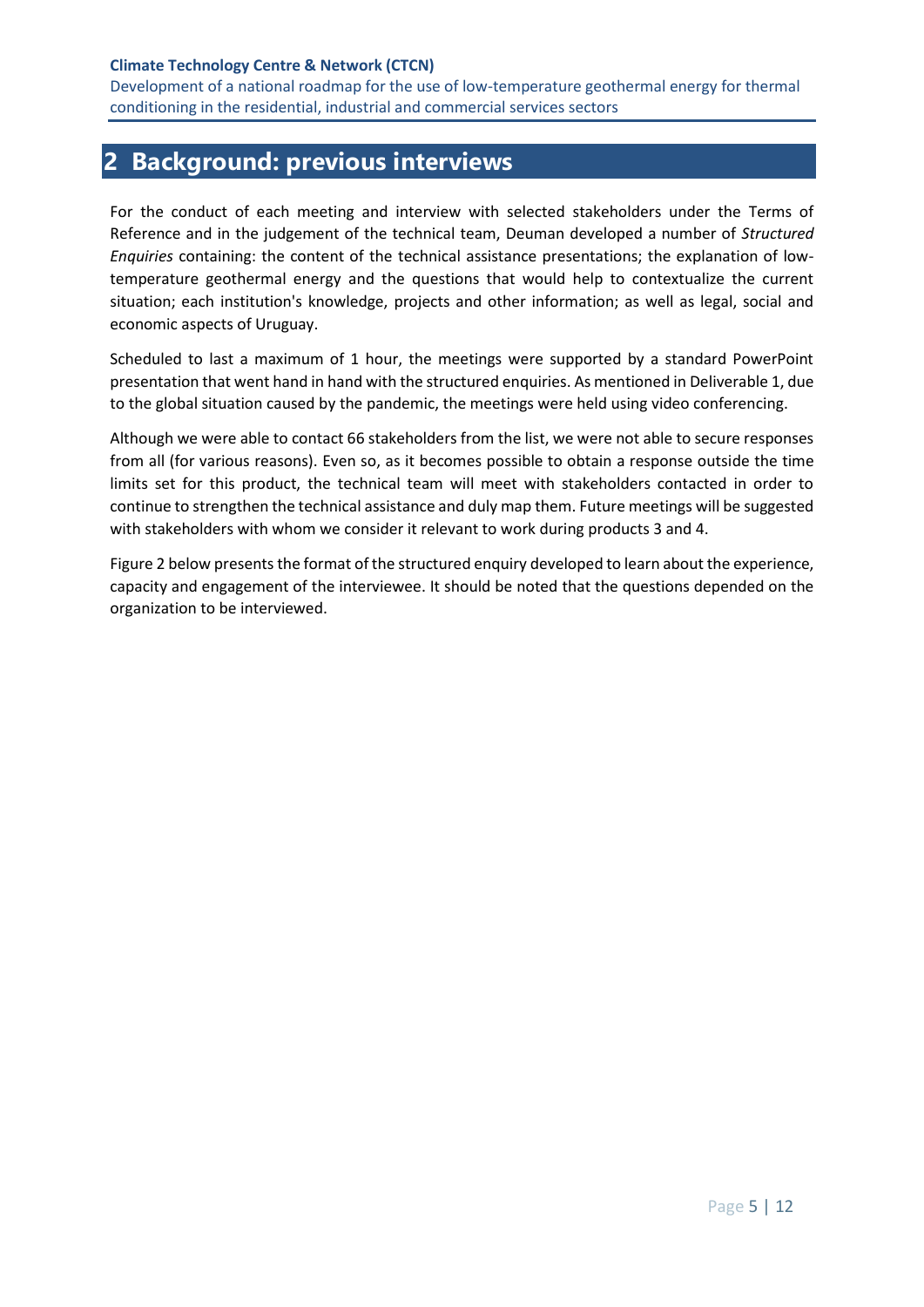<span id="page-5-0"></span>**Climate Technology Centre & Network (CTCN)** Development of a national roadmap for the use of low-temperature geothermal energy for thermal conditioning in the residential, industrial and commercial services sectors

Page 6 | 12

### **Figure 2: Example of structured enquiry**

## Structured Enquiry: Enersys

### 1. **Stakeholder Information Sheet**

### 2. **Programme for Structured Enquiry**



| <b>Entity</b>         | Enersys                      | <b>Description</b>                                                                                                                                                                                                             |                                   |                                                                              |
|-----------------------|------------------------------|--------------------------------------------------------------------------------------------------------------------------------------------------------------------------------------------------------------------------------|-----------------------------------|------------------------------------------------------------------------------|
| <b>Identification</b> |                              | ENERSYS is an undertaking formed in 2005. It manufactures, imports and sells                                                                                                                                                   |                                   | Information about                                                            |
| code                  | STKH <sub>63</sub>           | equipment and designs and installs low-energy-consumption systems. It has                                                                                                                                                      |                                   | the entity to be                                                             |
| <b>Interviewee</b>    | Director: Mr Arturo Correa   | experience in:                                                                                                                                                                                                                 |                                   | interviewed; a brief                                                         |
|                       | Falcone                      | Solar pool heating                                                                                                                                                                                                             |                                   | description used to                                                          |
| <b>Priority</b>       | 2                            | Heat-pump pool heating<br>Heat-pump heating and cooling<br>Solar-powered water pumping<br>It specializes in solar thermal and geothermal energy and solar electricity<br>generation. Website: http://www.enersys.uy/index.html |                                   | help establish the<br>objectives and,<br>therefore, the<br>questions to ask. |
|                       | Objective 1:                 | <b>Objective 2:</b>                                                                                                                                                                                                            | <b>Objective 3:</b>               |                                                                              |
|                       | Learn about the company's    | Find out what it knows about                                                                                                                                                                                                   | Learn about the degree of         |                                                                              |
| <b>Specific</b>       | lines of work and speciality | implementation of technologies for                                                                                                                                                                                             | participation and expectations    |                                                                              |
| objective             | as an energy service         | using low-temperature geothermal                                                                                                                                                                                               | that the interviewee may have for |                                                                              |
|                       | company.                     | energy.                                                                                                                                                                                                                        | the promotion of low-temperature  |                                                                              |
|                       |                              |                                                                                                                                                                                                                                | geothermal energy.                |                                                                              |

| <b>Activity</b>                                                                                                                                      | Time,<br><b>Leader</b>                                            | <b>Activity</b>                                                                                                                                                                                                                                                                                                                                                                                                                                                                                                                                                                                                                                                                                                                                                                                              |                                                                                                                   |
|------------------------------------------------------------------------------------------------------------------------------------------------------|-------------------------------------------------------------------|--------------------------------------------------------------------------------------------------------------------------------------------------------------------------------------------------------------------------------------------------------------------------------------------------------------------------------------------------------------------------------------------------------------------------------------------------------------------------------------------------------------------------------------------------------------------------------------------------------------------------------------------------------------------------------------------------------------------------------------------------------------------------------------------------------------|-------------------------------------------------------------------------------------------------------------------|
| Welcome and introductions<br>3 mins, General<br>Coordinator (PPT slide 1)                                                                            |                                                                   | 1.<br>Thanks for giving up time<br>Attendees thanked for giving up their time<br>2.<br>Introductions of those present<br>The names and roles of attendees and invites STKH to<br>introduce self and any colleagues present (PPT slide 1)                                                                                                                                                                                                                                                                                                                                                                                                                                                                                                                                                                     |                                                                                                                   |
| <b>Presentation of Technical</b><br>Assistance and objectives and<br>scope of consultancy                                                            | 5 mins, General<br>Coordinator (slides 3 and 4)                   | 3.<br><b>Presentation of TA</b><br>Presentation of TA actors (slide 2), the service (slide 3), the<br>main objective, the phases (products) and the benefits.<br>Also present the consultancy team and Deuman (slide 4)<br>Floor then passed to CEGA to present on their experience<br>(main focus on commercial aspects, applications, business)                                                                                                                                                                                                                                                                                                                                                                                                                                                            | Energía Geotérmica de<br>Baja entalpía<br>Definición                                                              |
| Presentation of low-<br>temperature geothermal<br>energy                                                                                             | 4 mins, Geothermal energy<br>specialist (slides 5, 6, 7, 8,<br>9) | Definition of low-temperature geothermal energy<br>4.<br>Brief explanation. If possible, specify applications of deep<br>and shallow geothermal energy to denote a clear difference<br>(slides $5$ and $6$ )<br>5.<br>Examples of projects in other countries<br>Mention projects that have worked in other countries such<br>as Chile from the experience of CEGA or in general. Explain<br>its economic and environmental viability (slides 7 and 8)<br>6.<br>The importance of geothermal energy in Uruguay<br>Briefly set out the progress made to date in low-<br>temperature geothermal energy and the possible potential<br>in Uruguay<br>The ideal thing would be to leave open the possibility of<br>developing low-temperature, mentioning the sectors in<br>which it could be developed (slide 9) | Proyectos en energía geotérmica de<br>baja entalpía (EGBE)<br>Proyectos en energía geotérmica de<br>baja entalpía |
| Discussion on the subject<br>using questions prepared by<br>the consulting team and<br>obtaining responses<br>according to the enquiry<br>objectives | 28 mins, Local support<br>$(s$ lide 10)                           | Company's area of work<br>7.<br>8.<br>About low-temperature geothermal energy<br>9.<br><b>Expectations of technical assistance</b>                                                                                                                                                                                                                                                                                                                                                                                                                                                                                                                                                                                                                                                                           | Proyectos en energía geotérmica de<br>baja entalpía                                                               |







| Konda de Pregunt       |
|------------------------|
| Queremos saber de sus: |
| 1. Experiencias        |
| 2. Capacidades         |
| 3. Futuros compromisos |

| Agreements and<br>commitments between the<br>parties | 3 mins, head of study | Mention agreements or commitments | Posit<br>Energi<br>  Fan<br>  - Fan |  |
|------------------------------------------------------|-----------------------|-----------------------------------|-------------------------------------|--|
| Close                                                | 1 min, head of study  | Plenary, thanks and farewells     |                                     |  |

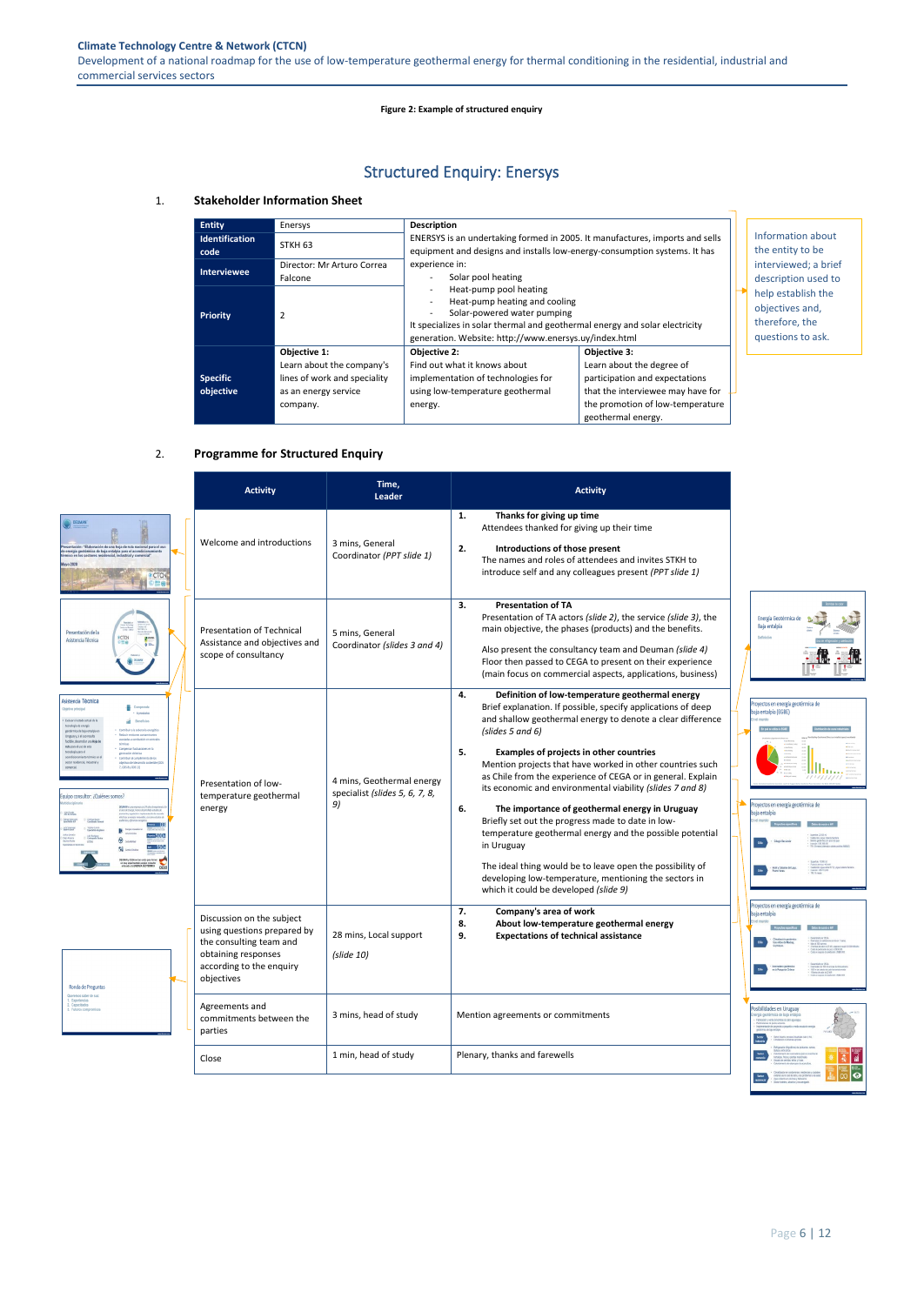Development of a national roadmap for the use of low-temperature geothermal energy for thermal conditioning in the residential, industrial and commercial services sectors

## <span id="page-6-0"></span>**3 Preliminary Primary Source Results**

The meetings and interviews were used to form a source of primary data on opportunities, benefits and barriers to implementation of a Roadmap for Low-Temperature Geothermal Energy in Uruguay.

<span id="page-6-1"></span>With a total of 34 stakeholders interviewed, the distribution shown in the pie chart in [Figure 3](#page-6-1) was obtained. Interviewees were from government institutions (15), the private sector (10), academia (7) and associations (2).

# 44% 29% 21% 6%

#### **Figure 3: Distribution of entities interviewed**

As noted in the attendance list in each set of minutes, some meetings were attended by more than one representative per organization, up to a maximum of 6 persons (on the interviewee side) per meeting. It is also important to note the participation of women. A total of 18 women took part, accounting for 31% of those present, as shown in [Figure 4.](#page-6-2) This will be used as the basis for defining the Gender-Equity Plan to be proposed by our gender specialist in future products.

### **Figure 4: Gender-distribution of stakeholders**

<span id="page-6-2"></span>

There now follows the information gathered about opportunities and barriers and/or gaps identified during the meetings.

Instituciones gubernamentales Instituciones Academia Asociaciones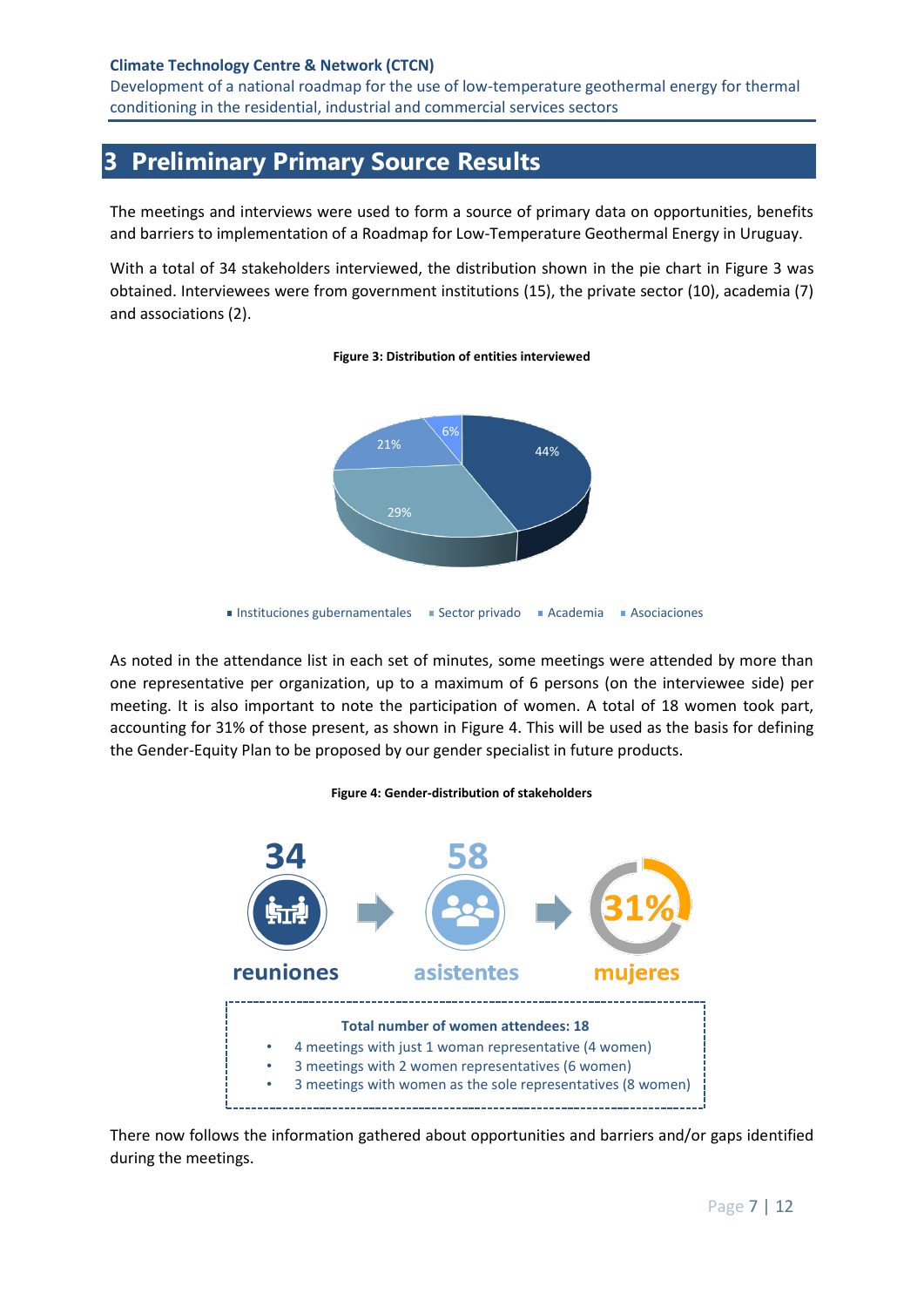Development of a national roadmap for the use of low-temperature geothermal energy for thermal conditioning in the residential, industrial and commercial services sectors

### <span id="page-7-0"></span>**3.1. Opportunities**

For the development of low-temperature geothermal energy, a series of opportunities have been identified through the interviews conducted, as listed below:

- **Excellent electricity supply by UTE,** with the addition that there are no problems with electrical connections in Uruguay, which facilitates air conditioning and electrical production of domestic hot water, and simple electrical resistance (air-source and geothermal) over other heat-producing technologies such as gas or oil.
- Seeking a 100% renewable electricity matrix, which provides an impetus for searching for further clean energy sources, such as geothermal.
- **Experience of some ESCOs,** the energy service companies that have worked with or know about geothermal heat pumps.
- *Government incentives for energy-efficiency projects,* with a range of instruments to promote energy efficiency such as the Energy-Efficiency Helpline (LAEE), Energy-Efficiency Trust (FEE) and Energy-Efficiency Certificates (CEEs), in addition to the Investment Act.
- **Regional Government** *(Intendencia)* **of Salto** Use of "left-over" water from geothermal complexes to heat neighbouring spaces, in addition to the geothermal wells already in place throughout the region.
- *Financing of pilots by ANII and ANDE,* which are funding university research projects or pilot projects by industrial companies or enterprises.
- Mapping the aquifers of Uruguay, by academia and CeReGAS.
- There are large numbers of wells and drilling companies able to drill shallow wells, who generally make information available.
- *Academia has an important role in the development of the capacities* of the technology; there are research projects and the capacity to develop new projects researching the geothermal potential of the region and developing innovation.

Opportunities to be explored for each sector were also compiled, as shown in summary form i[n Figure](#page-7-1)  [5.](#page-7-1)

<span id="page-7-1"></span>

### **Figure 5: Opportunities for geothermal energy by sector**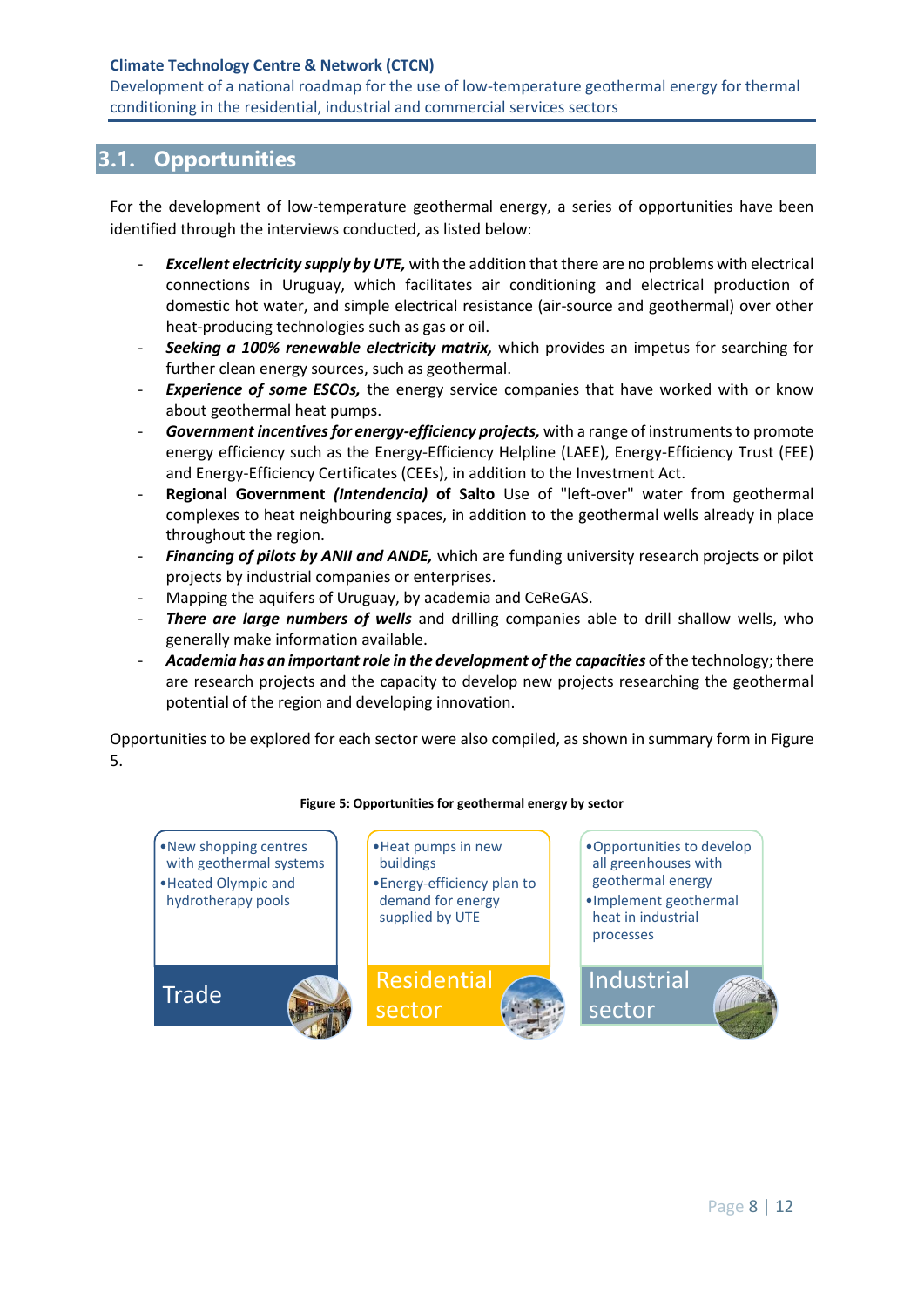Development of a national roadmap for the use of low-temperature geothermal energy for thermal conditioning in the residential, industrial and commercial services sectors

### <span id="page-8-0"></span>**3.2. Preliminary barriers and/or gaps**

As well as opportunities, the main barriers from the perspectives of the interviewees were also identified. These were put into 4 groups: legal, technical, social and economic. [Figure 6](#page-8-1) sets out the background to these barriers and the recommendations put forward by stakeholders.

### **Figure 6: Identified barriers and/or gaps**

<span id="page-8-1"></span>

| Lack of a legal<br>ᅙ<br>eo<br>O<br>basis defining<br>groundwater<br>reinjection                                                                                                                             | Little knowledge<br>echincal<br>of the technology<br>Suppliers and<br>distributors lack<br>匚<br>experience                                                                        | <b>Cultural barrier</b><br>Social<br>. Ingrained use of<br>woodburning:<br>54% of<br>households                                                | <b>Drilling</b><br>$\overline{\sigma}$<br>Financi<br>•Increases<br>installation cost:<br>USD 150 per<br>metre (including<br>$VAT$ <sup>*</sup> | <b>Geothermal heat</b><br>ᅙ<br><b>TO</b><br>pumps<br>Fina<br>•Complex<br>installation<br>. Investment and<br>installation cost<br>• High Latin-<br>American<br>electricity costs                                                                     |
|-------------------------------------------------------------------------------------------------------------------------------------------------------------------------------------------------------------|-----------------------------------------------------------------------------------------------------------------------------------------------------------------------------------|------------------------------------------------------------------------------------------------------------------------------------------------|------------------------------------------------------------------------------------------------------------------------------------------------|------------------------------------------------------------------------------------------------------------------------------------------------------------------------------------------------------------------------------------------------------|
| <b>Recommendation:</b><br>• EIA on reinjection<br>• Regulation<br>covering<br>reinjection into<br>aquifers<br>Long term<br>• Regulation of use<br>of low-<br>temperature<br>geothermal<br>energy in Uruguay | <b>Recommendation:</b><br>• Identification of<br>technical staff in<br>higher education<br>Join experience<br>$\bullet$<br>of private sector<br>in Uruguay and<br>other countries | <b>Recommendation:</b><br>• Public outreach<br>on low-<br>temperature<br>geothermal<br>energy<br>• Financial<br>incentives for<br>installation | <b>Recommendation:</b><br>• Use existing wells<br>• Use geothermal<br>heat pumps                                                               | <b>Recommendation:</b><br>• Design buildings<br>with these<br>systems<br>• Regulation<br>financially<br>incentivizing<br>construction of<br>buildings using this<br>technology<br>• Synergies between<br>systems, better<br>use and reduce<br>costs. |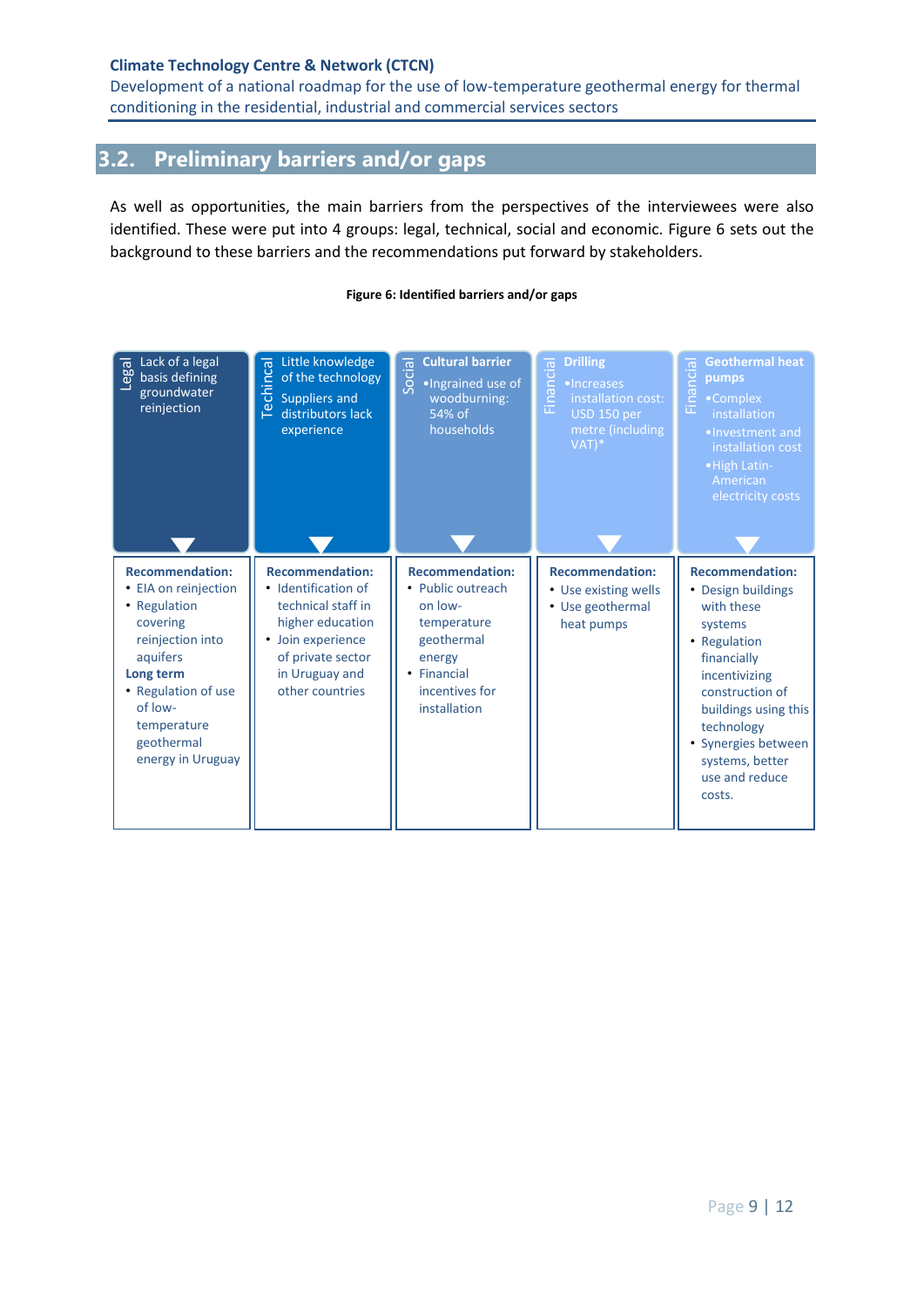

## **4 Annex 1: First preliminary presentation**

### **Minutes of Meeting: No. 025**

**Consultation: Development of a national roadmap for the use of low-temperature geothermal energy**

- **1. Event details**
- 1.1. Event: First preliminary presentation to stakeholders
- 1.2. Place Video conference
- 1.3. Date: 05 / 06 / 2020
- 1.4. Time: 08:00 PE 09:00 CL 10:00 UY
- **2. Items discussed:**
- 2.1. Presentation by the director of the National Energy Directorate on the importance of developing low-temperature geothermal energy and by the director of the Department of Climate Change on the background that led to the current technical assistance.
- <span id="page-9-0"></span>2.2. Presentation by technical specialist Joshua Carvacho of two successful case histories in Chile: Viña Maquis and Forestal Araujo. In addition to presenting a financial comparison between geothermal heat pumps and split air conditioning, in respect of their "equivalent heat tariffs", for the same demand conditions and tariffs, it was ultimately explained how the first of these starts to become the better solution for industrial-scale situations and use factors in excess of 50%.
- 2.3. Presentation by local consultant Lucía Samaniego of the preliminary results from the information obtained in the interviews as the opportunities and benefits identified, and the main discussion points on low-temperature geothermal energy.

### **3. Q & A round**

- 3.1. *Question 1.* Javier San Martin: For those of us with little knowledge of technical terminology, what does "low-enthalpy" mean? And what is shallow geothermal energy?
	- *MM*: Low-enthalpy or shallow geothermal energy is the term for the use of heat at low depth or low temperature, between 30°C to 90°C. This heat is suitable for heating buildings and for certain industrial and agricultural processes.
- 3.2. *Question 3.* Pablo Vladimir Gristo Savornin: Joshua, what reference prices are you taking for split vs. geometric geothermal pumps? What is the payback time on the equipment? Are there equipment maintenance costs?
	- *JC*: We are taking approximately UYU 95,000 for split systems and UYU 280,000 for heat pumps. The payback time is 5 years for split systems and 7 years for heat pumps (note that no account has been taken of tax or Investment Act benefits). Yes, there are maintenance costs: around USD 200 per year for split systems and about USD 50 per year for heat pumps.
- 3.3. *Question 4.* Pedro Galione Klot: For the cost comparison between air conditioning and heat pumps in Uruguay: Could you elaborate on how the use factor is defined (you said 50%)? Is it on total hours of winter? Or the year, or something else?
	- *JC:* The factors were defined taking account of the total hours in the year.
- 3.4. *Question 5.* Pablo Vladimir Gristo Savornin: Lucía: When you say that no GHG or other emissions are generated, are you assuming that the primary source (electricity) is 100% renewable? The right thing would be to compare against split, for example, and to take account of the entire life cycle, including equipment and installation for each case.
- 3.5. *Question 6.* Pablo Vladimir Gristo Savornin: Jorge Castro: Are other GHG emissions that you are not taking into account those related to drilling, installation and final disposal? Are you only taking account of operation?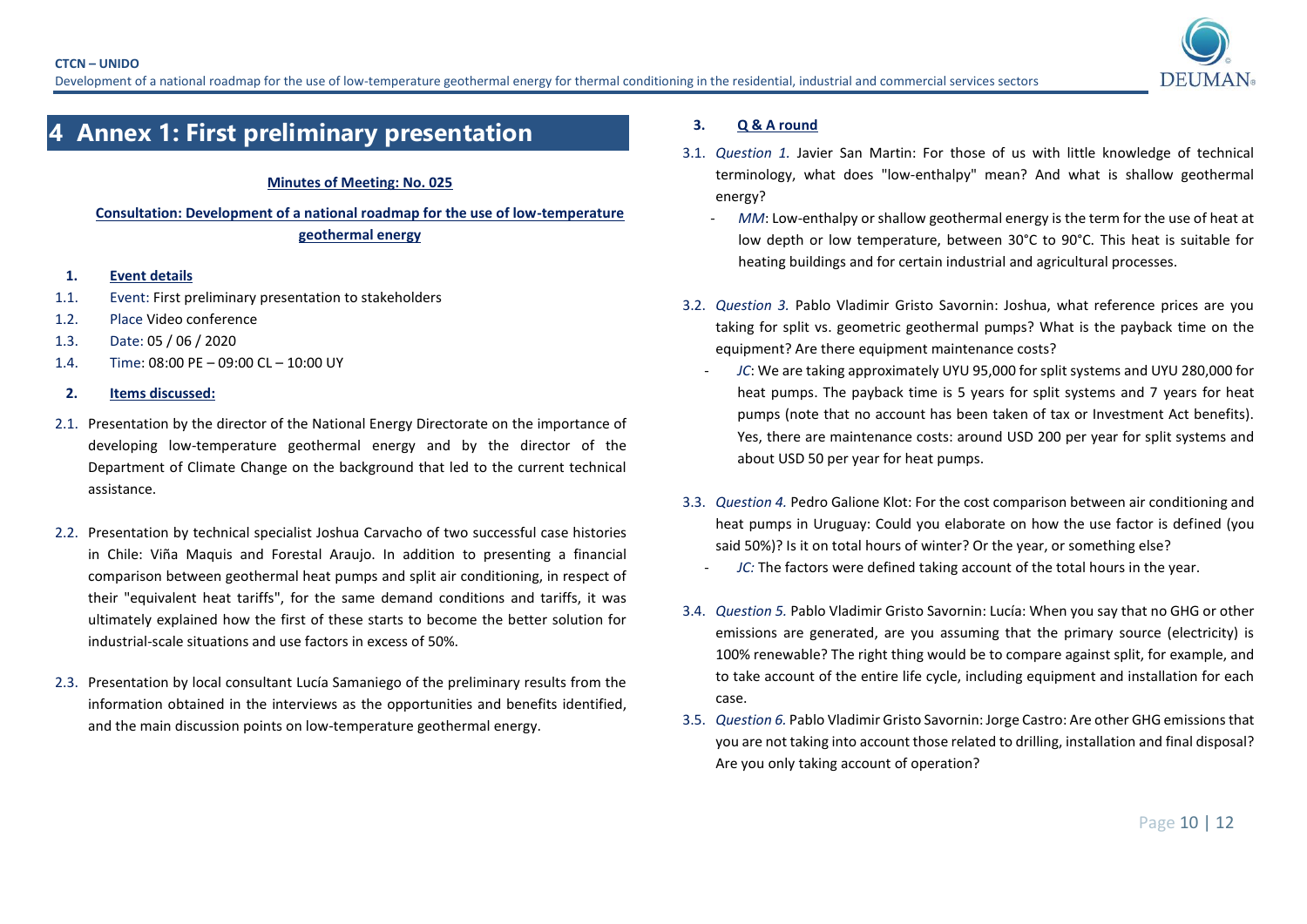

- JP: That's right. We are assuming that the source is primarily renewable, as is the case for Uruguay and its energy matrix. Regarding questions 5 and 6, as this is a simple exercise, the presentation and demonstration did not go into the life cycle of heat pumps.
- 3.6. *Question 7.* Carlos Bello: What is the payback time on the initial investment in a typical installation?
	- *JC*: The payback time is 5 years for split systems and 7 for heat pumps (note that no account has been taken of tax or Investment Act benefits).
- 3.7. *Question 8.* Pablo Vladimir Gristo Savornin: How is the water generally disposed of? What are the impacts of the alternatives of reinjection into the aquifer or surface discharge?
- LS: Usually, the water is reinjected, used for an industry production process or used for irrigation. Most of these systems use reinjection, because if done properly, it causes no alterations to the aquifer (for example, it must be reinjected at the same depth from which it was extracted). For clarification, the chemical properties of the water do not change as a result of its being used in a geothermal process.
- 3.8. *Question 9.* Lucia Vivanco: Lucía: you mentioned using existing wells. Do you see any barriers to the use of data, such as, is there sufficient data and of what quality on the BHT temperatures of wells?
	- LS: Although ANCAP put forward the possibility of an agreement to access its data, this is for deep wells, which are not the direct subject of this consultancy. There is practically no information on the BHT temperatures of shallow wells.
- 3.9. *Question 10.* Ethel Morales: Lucía: I wanted to ask you about the database for analysis of geothermal potential as well. Have you been able to access the databases of the different institutions in Uruguay?
	- LS: We have the support of ANCAP and CeReGAS to access their databases, but unfortunately, we have not been able to get in touch with DINAMIGE or DINAGUA,

both of which have large wells databases. We are going to carry on making every effort to secure an interview with these stakeholders.

- 3.10.*Question 11.* Federico Rehermann: Considering the geological characteristics of Uruguay, are there any specific areas of the country where the topographical conditions are more favourable to the possible development of this type of installation?
	- LS: Geothermal installations are very flexible, so they can be adapted to the terrain and to the existence or not of local groundwater. That depends on the energy needed, which means that using groundwater is better since, if there is groundwater, that improves the efficiency of the equipment compared to systems that do not use groundwater.
- 3.11.*Question 12.* Martín Scarone: For split systems, were you assuming an air-air or airwater heat pump? If what you assumed was air-air, did you take into account the difference in the use of electricity tariffs between split and geothermal, bearing in mind that you can accumulate with geothermal?
	- *JC*: We assumed air-air split pumps. We did not take the difference in electricity tariffs into account. This is an overview exercise, not a comprehensive review of a particular case.
- 3.12.*Question 13.* Pablo Vladimir Gristo Savornin: Lucía: Is the project thinking of preparing guidelines or protocols for drilling? To take into account all aspects of health and safety and environment?
	- *CA:* The technical assistance to be carried out includes the Roadmap for the Use of Low-Temperature Geothermal Energy, or in other words, reviewing the potential required and presenting on pilot projects for submission to the Green Climate Fund. The roadmap does include, however, recommendations on policy or legal regulations to be implemented and suggests guidelines or protocols for drilling for geothermal purposes and reinjection.